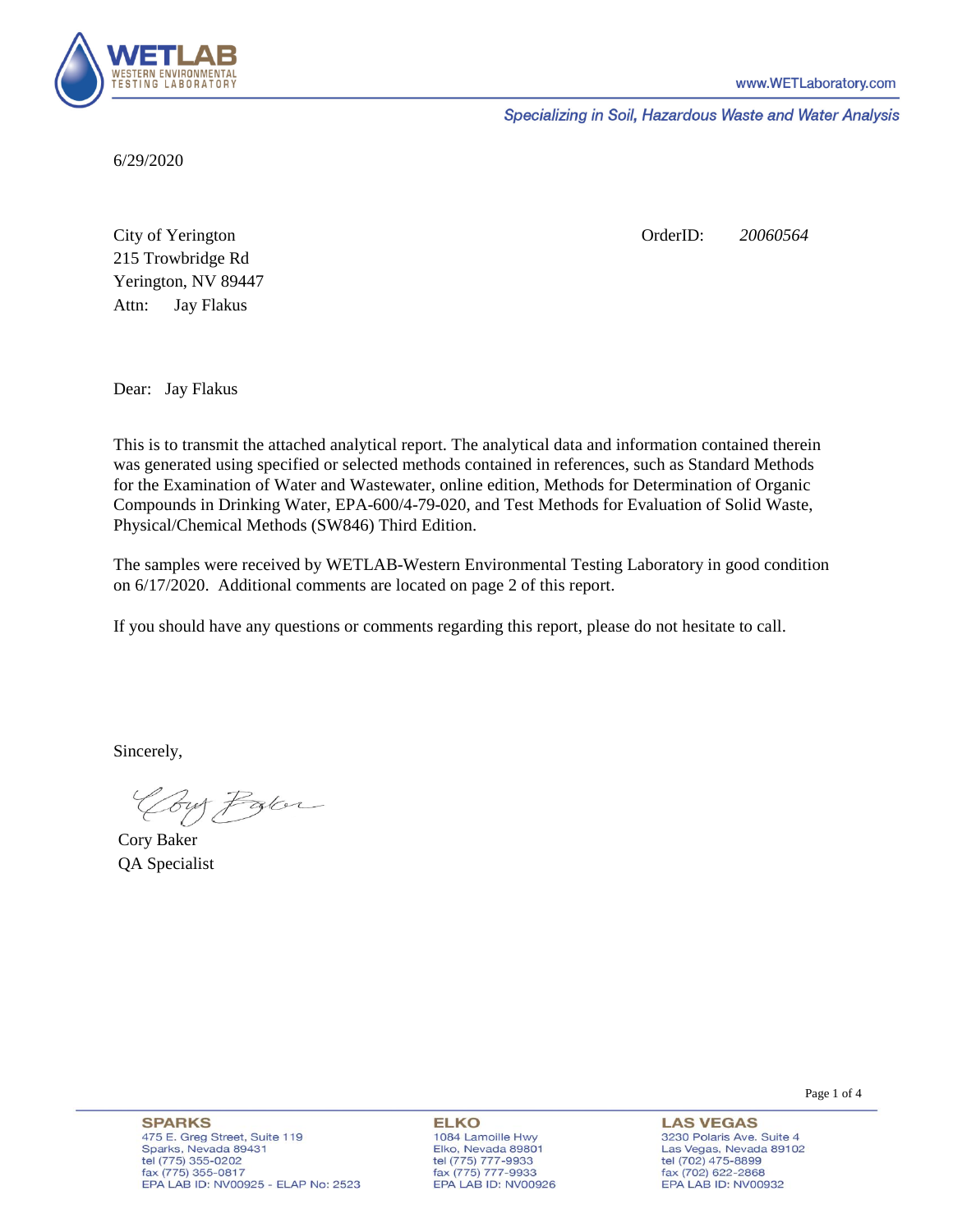### *City of Yerington - 20060564*

### **Specific Report Comments**

None

| <b>Report Legend</b>             |                          |                                                                                                                                                                                                                           |
|----------------------------------|--------------------------|---------------------------------------------------------------------------------------------------------------------------------------------------------------------------------------------------------------------------|
| B                                |                          | Blank contamination; Analyte detected above the method reporting limit in an associated blank                                                                                                                             |
| D                                | ۰.                       | Due to the sample matrix dilution was required in order to properly detect and report the analyte. The reporting limit has<br>been adjusted accordingly.                                                                  |
| HT                               | $-1$                     | Sample analyzed beyond the accepted holding time                                                                                                                                                                          |
| J                                |                          | The reported value is between the laboratory method detection limit and the laboratory practical quantitation limit. The<br>reported result should be considered an estimate.                                             |
| K                                |                          | The TPH Diesel Concentration reported here likely includes some heavier TPH Oil hydrocarbons reported in the TPH<br>Diesel range as per EPA 8015.                                                                         |
| L                                | $\overline{\phantom{a}}$ | The TPH Oil Concentration reported here likely includes some lighter TPH Diesel hydrocarbons reported in the TPH Oil<br>range as per EPA 8015.                                                                            |
| M                                |                          | The matrix spike/matrix spike duplicate (MS/MSD) values for the analysis of this parameter were outside acceptance<br>criteria due to probable matrix interference. The reported result should be considered an estimate. |
| N                                | ۰.                       | There was insufficient sample available to perform a spike and/or duplicate on this analytical batch.                                                                                                                     |
| <b>NC</b>                        |                          | Not calculated due to matrix interference                                                                                                                                                                                 |
| QD                               | ۰.                       | The sample duplicate or matrix spike duplicate analysis demonstrated sample imprecision. The reported result should be<br>considered an estimate.                                                                         |
| QL                               | ٠.                       | The result for the laboratory control sample (LCS) was outside WETLAB acceptance criteria and reanalysis was not<br>possible. The reported data should be considered an estimate.                                         |
| S                                |                          | Surrogate recovery was outside of laboratory acceptance limits due to matrix interference. The associated blank and LCS<br>surrogate recovery was within acceptance limits                                                |
| SC                               |                          | Spike recovery not calculated. Sample concentration $>4X$ the spike amount; therefore, the spike could not be adequately<br>recovered                                                                                     |
| U                                |                          | The analyte was analyzed for, but was not detected above the level of the reported sample reporting/quantitation limit. The<br>reported result should be considered an estimate.                                          |
| $\alpha$ if $\alpha$ is $\alpha$ |                          |                                                                                                                                                                                                                           |

#### **General Lab Comments**

Per method recommendation (section 4.4), Samples analyzed by methods EPA 300.0 and EPA 300.1 have been filtered prior to analysis.

The following is an interpretation of the results from EPA method 9223B:

A result of zero (0) indicates absence for both coliform and Escherichia coli meaning the water meets the microbiological requirements of the U.S. EPA Safe Drinking Water Act (SDWA). A result of one (1) for either test indicates presence and the water does not meet the SDWA requirements. Waters with positive tests should be disinfected by a certified water treatment operator and retested.

Per federal regulation the holding time for the following parameters in aqueous/water samples is 15 minutes: Residual Chlorine, pH, Dissolved Oxygen, Sulfite.

**ELKO** 1084 Lamoille Hwy Elko, Nevada 89801 tel (775) 777-9933<br>fax (775) 777-9933 EPA LAB ID: NV00926

**LAS VEGAS** 3230 Polaris Ave. Suite 4 Las Vegas, Nevada 89102 tel (702) 475-8899<br>fax (702) 622-2868 EPA LAB ID: NV00932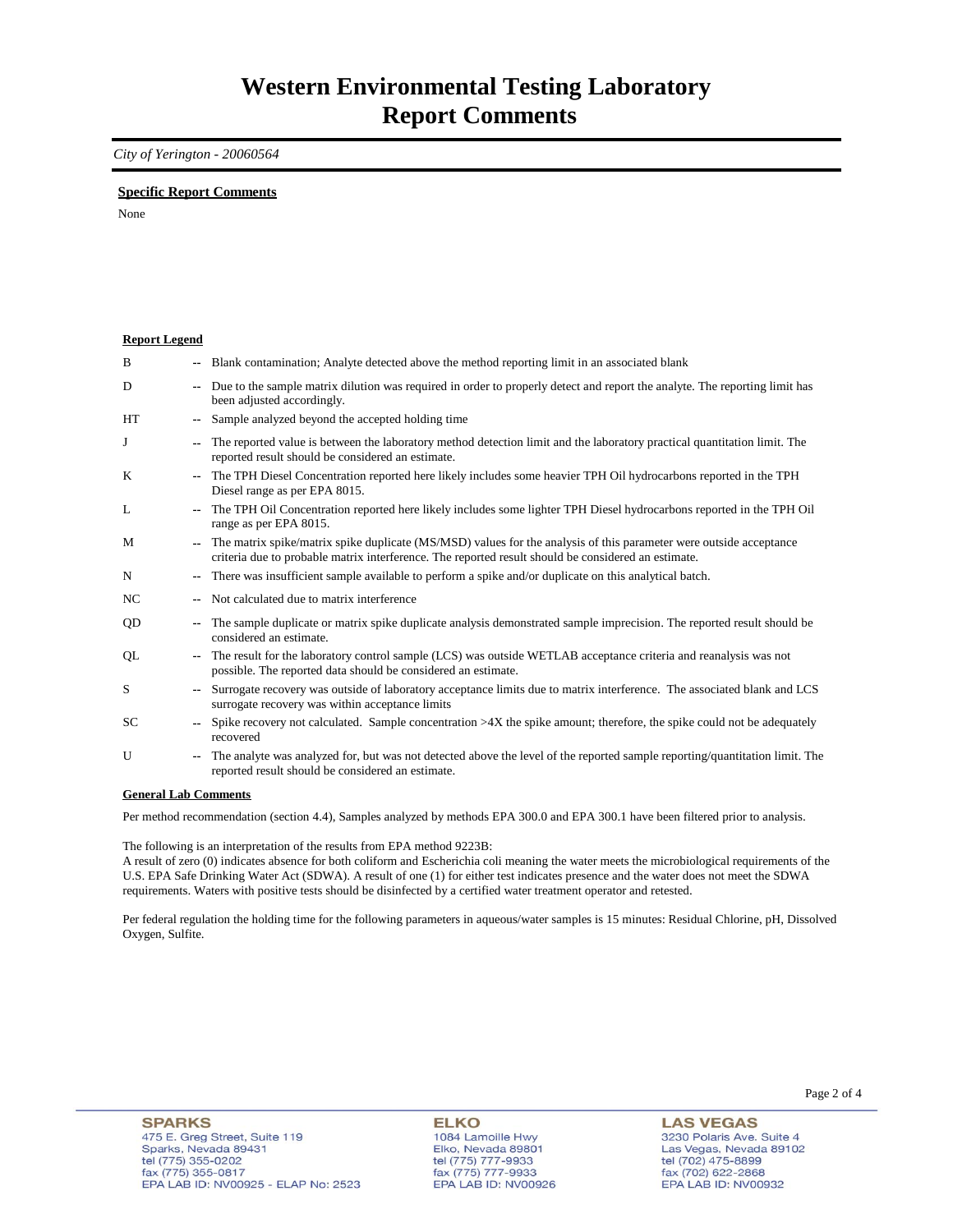# **Western Environmental Testing Laboratory Analytical Report**

| <b>City of Yerington</b>            |                                     |                |              |    | <b>Date Printed:</b> | 6/29/2020                                 |       |
|-------------------------------------|-------------------------------------|----------------|--------------|----|----------------------|-------------------------------------------|-------|
| 215 Trowbridge Rd                   |                                     |                |              |    | OrderID:             | 20060564                                  |       |
| Yerington, NV 89447                 |                                     |                |              |    |                      |                                           |       |
| <b>Attn:</b> Jay Flakus             |                                     |                |              |    |                      |                                           |       |
| <b>Phone:</b> (775) 302-1155        | <b>Fax:</b><br><b>NoFax</b>         |                |              |    |                      |                                           |       |
| <b>PO\Project:</b>                  | $LY$ -0255-C/City of Yerington/OPEN |                |              |    |                      |                                           |       |
|                                     |                                     |                |              |    |                      |                                           |       |
| <b>Customer Sample ID:</b>          | TPO7: Arsenic Treatment Plant       |                |              |    |                      | <b>Collect Date/Time:</b> 6/17/2020 10:05 |       |
| <b>WETLAB Sample ID:</b>            | 20060564-001                        |                |              |    |                      | <b>Receive Date:</b> 6/17/2020 12:29      |       |
| Analyte                             | Method                              | <b>Results</b> | <b>Units</b> | DF | RL                   | Analyzed                                  | LabID |
| <b>Anions by Ion Chromatography</b> |                                     |                |              |    |                      |                                           |       |

*DF=Dilution Factor, RL = Reporting Limit (minimum 3X the MDL), ND = Not Detected <RL or <MDL (if listed)* Page 3 of 4

**SPARKS** 475 E. Greg Street, Suite 119 Sparks, Nevada 89431<br>tel (775) 355-0202<br>fax (775) 355-0817 EPA LAB ID: NV00925 - ELAP No: 2523 **ELKO** 1084 Lamoille Hwy Elko, Nevada 89801<br>tel (775) 777-9933<br>fax (775) 777-9933 EPA LAB ID: NV00926

**LAS VEGAS** 3230 Polaris Ave. Suite 4 Las Vegas, Nevada 89102<br>tel (702) 475-8899<br>fax (702) 622-2868<br>EPA LAB ID: NV00932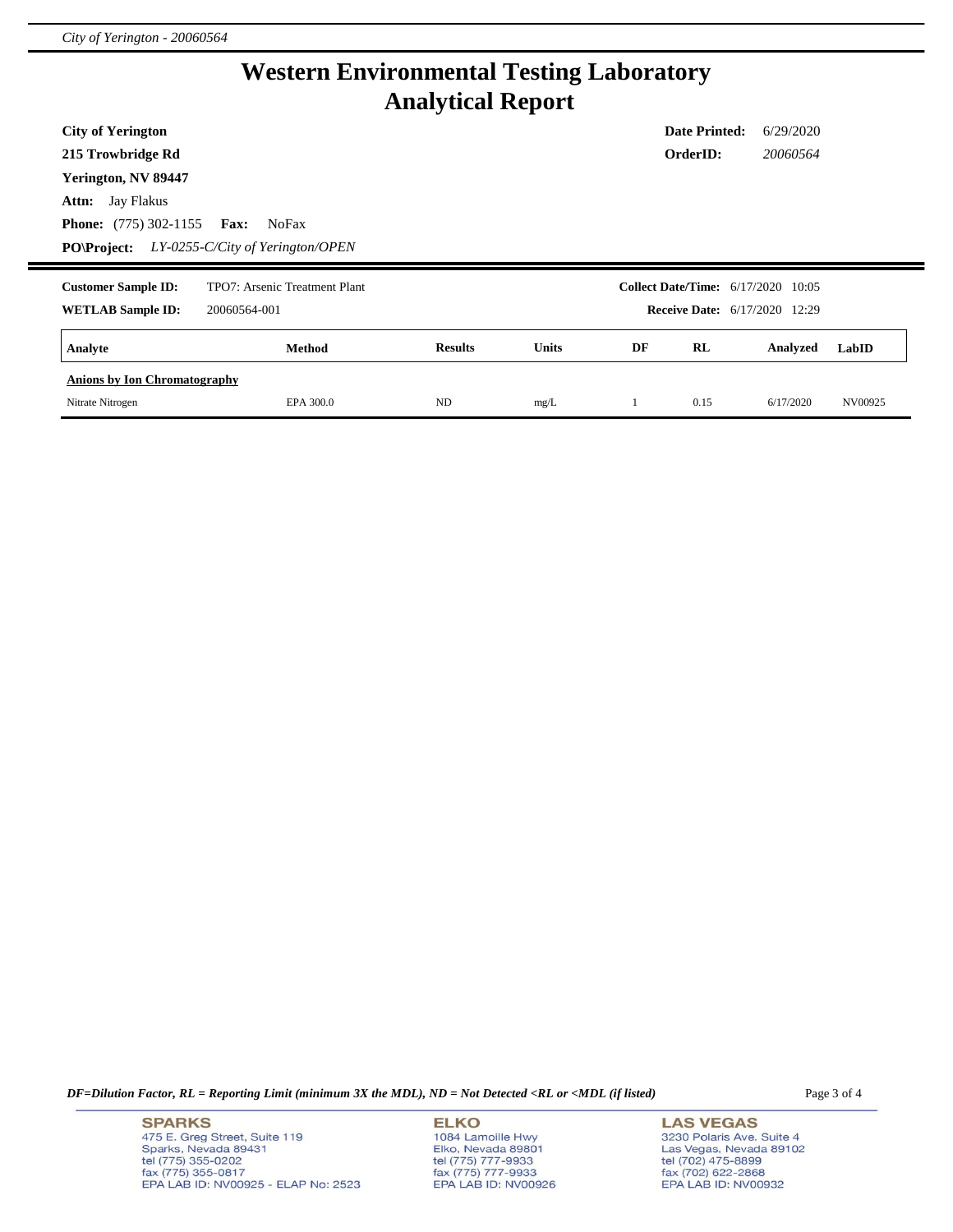# **Western Environmental Testing Laboratory QC Report**

| <b>OCBatchID</b> | <b>QCType</b>    | <b>Parameter</b> |               | <b>Method</b> | <b>Result</b> | Actual        | $%$ Rec       |              | <b>Units</b> |      |            |            |
|------------------|------------------|------------------|---------------|---------------|---------------|---------------|---------------|--------------|--------------|------|------------|------------|
| QC20060796       | Blank 1          | Nitrate Nitrogen |               | EPA 300.0     | <b>ND</b>     |               |               |              | mg/L         |      |            |            |
| <b>OCBatchID</b> | <b>QCType</b>    | <b>Parameter</b> |               | <b>Method</b> | <b>Result</b> | Actual        | $%$ Rec       |              | <b>Units</b> |      |            |            |
| QC20060796       | LCS <sub>1</sub> | Nitrate Nitrogen |               | EPA 300.0     | 2.05          | 2.00          | 103           |              | mg/L         |      |            |            |
|                  |                  |                  |               | <b>Spike</b>  | <b>Sample</b> | <b>MS</b>     | <b>MSD</b>    | <b>Spike</b> |              | MS   | <b>MSD</b> | <b>RPD</b> |
| <b>OCBatchID</b> | <b>QCType</b>    | <b>Parameter</b> | <b>Method</b> | <b>Sample</b> | <b>Result</b> | <b>Result</b> | <b>Result</b> | <b>Value</b> | <b>Units</b> | %Rec | $%Rec$ %   |            |
| QC20060796 MS 1  |                  | Nitrate Nitrogen | EPA 300.0     | 20060564-001  | <b>ND</b>     | 2.23          | 2.29          | ↑            | mg/L         | 111  | 114        | 3          |
| QC20060796 MS 2  |                  | Nitrate Nitrogen | EPA 300.0     | 20060604-001  | <b>ND</b>     | 2.16          | 2.25          | ◠            | mg/L         | 106  | 111        | 4          |

*DF=Dilution Factor, RL = Reporting Limit (minimum 3X the MDL), ND = Not Detected <RL or <MDL (if listed)* Page 4 of 4

**SPARKS** 475 E. Greg Street, Suite 119 Sparks, Nevada 89431<br>tel (775) 355-0202<br>fax (775) 355-0817 EPA LAB ID: NV00925 - ELAP No: 2523 **ELKO** 1084 Lamoille Hwy Elko, Nevada 89801<br>tel (775) 777-9933<br>fax (775) 777-9933 EPA LAB ID: NV00926

**LAS VEGAS** 3230 Polaris Ave. Suite 4 Las Vegas, Nevada 89102<br>tel (702) 475-8899<br>fax (702) 622-2868<br>EPA LAB ID: NV00932